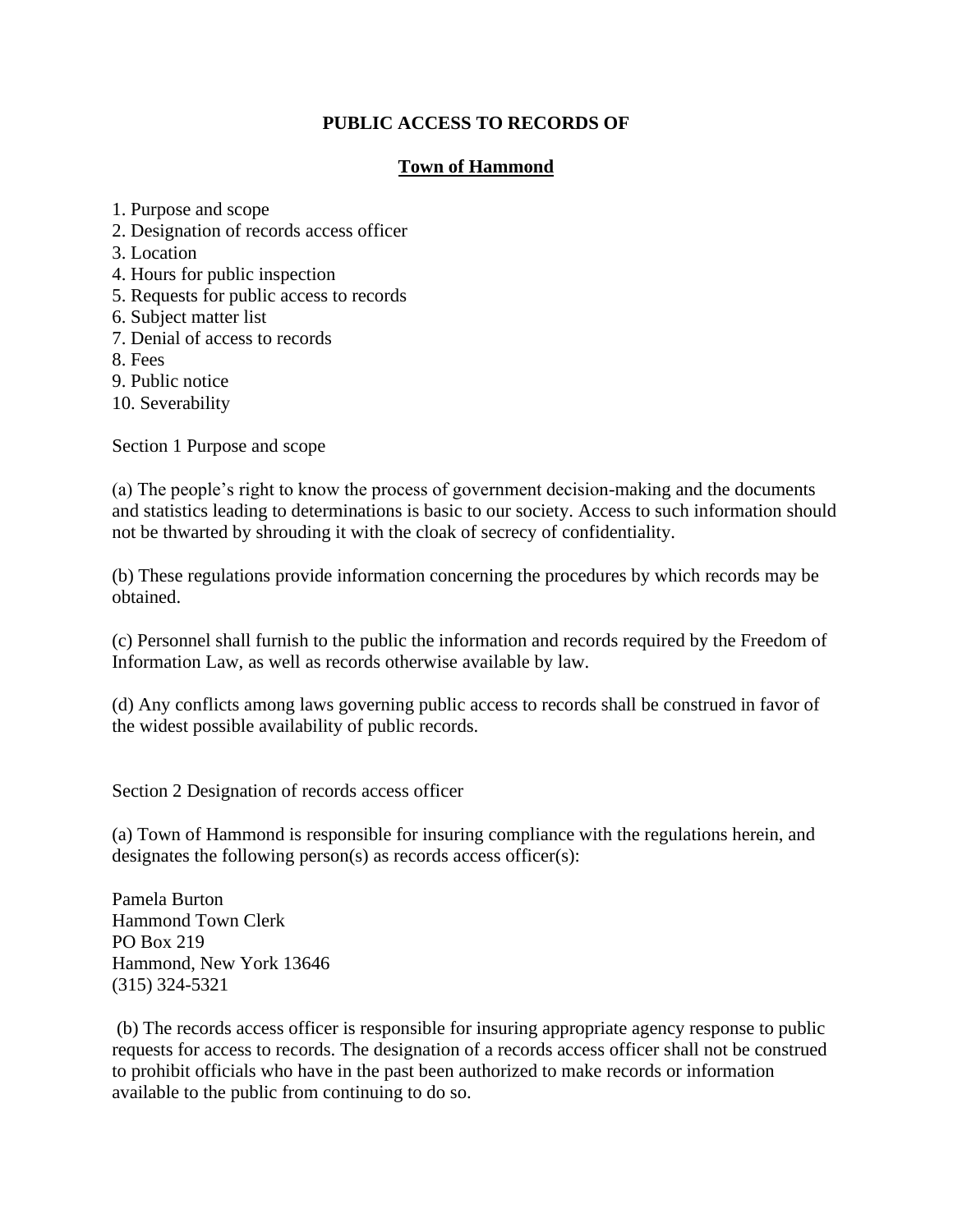The records access officer shall insure that agency personnel:

(1) Maintain an up-to-date subject matter list.

(2) Assist persons seeking records to identify the records sought, if necessary, and when appropriate, indicate the manner in which the records are filed, retrieved, or generated to assist persons in reasonably describing records.

(3) Contact persons seeking records when a request is voluminous or when locating the records involves substantial effort, so that personnel may ascertain the nature of records of primary interest and attempt to reasonably reduce the volume of records requested.

(4) Upon locating the records, take one of the following actions:

(i) Make records available for inspection; or,

ii) Deny access to the records in whole or in part and explain in writing the reasons therefore.

(5) Upon request for copies of records:

(i) Make a copy available upon payment or offer to pay established fees, if any, in accordance with Section 8: or,

(ii) Permit the requester to copy those records.

(6) Upon request, certify that a record is a true copy ; and

(7) Upon failure to locate records, certify that;

(i) Town of Hammond is not the custodian for such records, or

(ii) The records of which Town of Hammond is a custodian cannot be found after diligent search.

Section 3 Location.

Records shall be available for public inspection and copying at:

Hammond Town Hall 21 S Main Street Hammond, New York 13646

Section 4 Hours for public inspection

Requests for public access to records shall be accepted and records produced during all hours regularly open for business.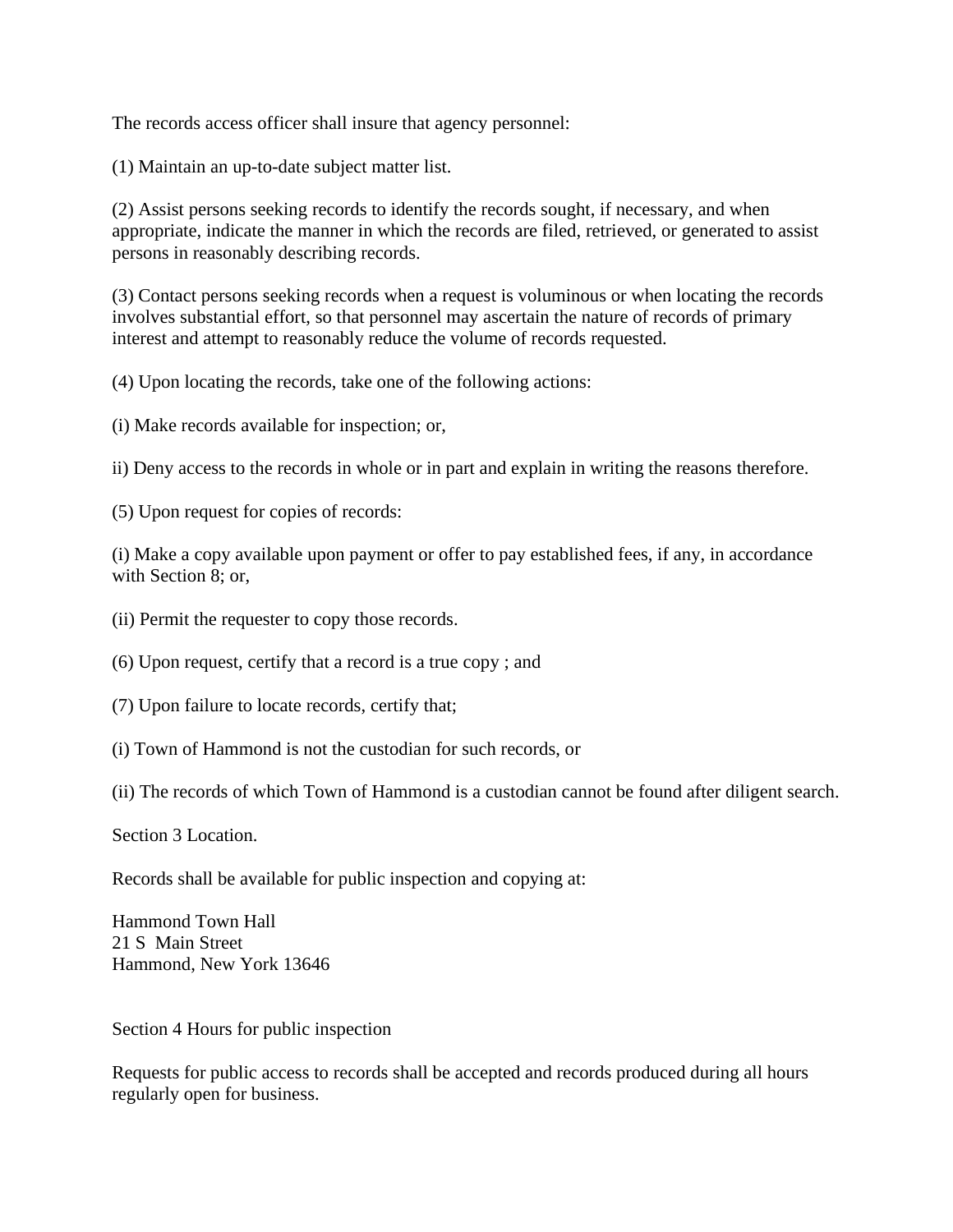These hours are: Monday – Thursday 9:30 AM – 3:00 PM

Section 5 Requests for public access to records:

(a) A written request may be required, but oral requests may be accepted when records are readily available.

(b) If records are maintained on the internet, the requester shall be informed that the records are accessible via the internet and in printed form either on paper or other information storage medium.

(c) A response shall be given within five business days of receipt of a request by:

(1) informing a person requesting records that the request or portion of the request does not reasonably describe the records sought, including direction, to the extent possible, that would enable that person to request records reasonably described;

(2) granting or denying access to records in whole or in part;

(3) acknowledging the receipt of a request in writing, including an approximate date when the request will be granted or denied in whole or in part, which shall be reasonable under the circumstances of the request and shall not be more than twenty business days after the date of the acknowledgment, or if it is known that circumstances prevent disclosure within twenty business days from the date of such acknowledgment, providing a statement in writing indicating the reason for inability to grant the request within that time and a date certain, within a reasonable period under the circumstances of the request, when the request will be granted in whole or in part; or

(4) if the receipt of request was acknowledged in writing and included an approximate date when the request would be granted in whole or in part within twenty business days of such acknowledgment, but circumstances prevent disclosure within that time, providing a statement in writing within twenty business days of such acknowledgment specifying the reason for the inability to do so and a date certain, within a reasonable period under the circumstances of the request, when the request will be granted in whole or in part.

(d) In determining a reasonable time for granting or denying a request under the circumstances of a request, personnel shall consider the volume of a request, the ease or difficulty in locating, retrieving or generating records, the complexity of the request, the need to review records to determine the extent to which they must be disclosed, the number of requests received by the agency, and similar factors that bear on the ability to grant access to records promptly and within a reasonable time.

(e) A failure to comply with the time limitations described herein shall constitute a denial of a request that may be appealed. Such failure shall include situations in which an officer or employee: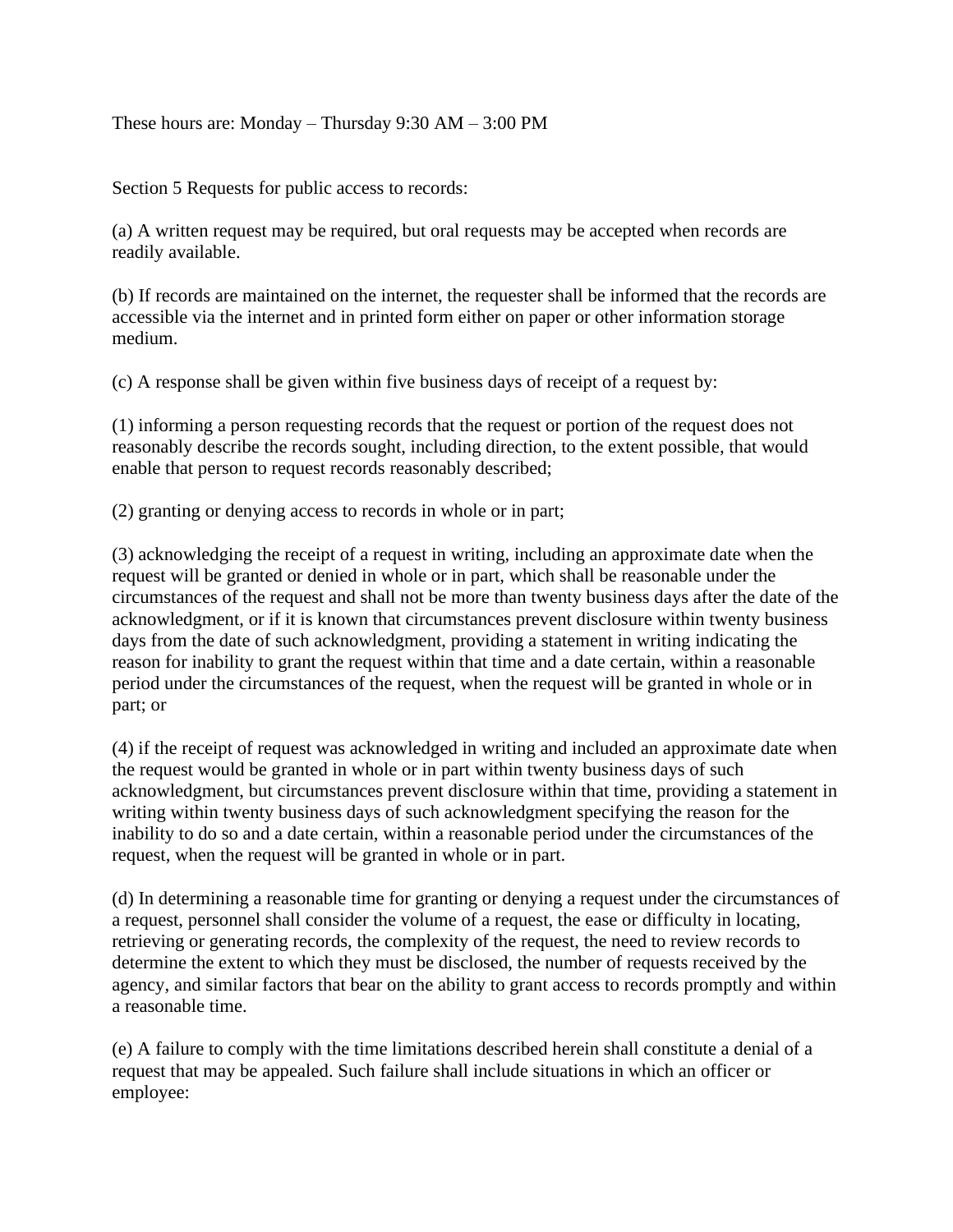(1) fails to grant access to the records sought, deny access in writing or acknowledge the receipt of a request within five business days of the receipt of a request;

(2) acknowledges the receipt of a request within five business days but fails to furnish an approximate date when the request will be granted or denied in whole or in part;

(3) furnishes an acknowledgment of the receipt of a request within five business days with an approximate date for granting or denying access in whole or in part that is unreasonable under the circumstances of the request;

(4) fails to respond to a request within a reasonable time after the approximate date given or within twenty business days after the date of the acknowledgment of the receipt of a request;

(5) determines to grant a request in whole or in part within twenty business days of the acknowledgment of the receipt of a request, but fails to do so, unless the agency provides the reason for its inability to do so in writing and a date certain within which the request will be granted in whole or in part;

(6) does not grant a request in whole or in part within twenty business days of the acknowledgment of the receipt of a request and fails to provide the reason in writing explaining the inability to do so and a date certain by which the request will be granted in whole or in part; or

(7) responds to a request, stating that more than twenty business days is needed to grant or deny the request in whole or in part and provides a date certain within which that will be accomplished, but such date is unreasonable under the circumstances of the request.

Section 6 Subject matter list.

(a) The records access officer shall maintain a reasonably detailed current list by subject matter of all records in its possession, whether or not records are available pursuant to subdivision two of Section eighty-seven of the Public Officers Law.

(b) The subject matter list shall be sufficiently detailed to permit identification of the category of the record sought.

(c) The subject matter list shall be updated annually. The most recent update shall appear on the first page of the subject matter list.

Section 7 Denial of access to records.

(a) Denial of access to records shall be in writing stating the reason therefore and advising the requester of the right to appeal to the individual or body established to determine appeals, [who or which] shall be identified by name, title, business address and business phone number.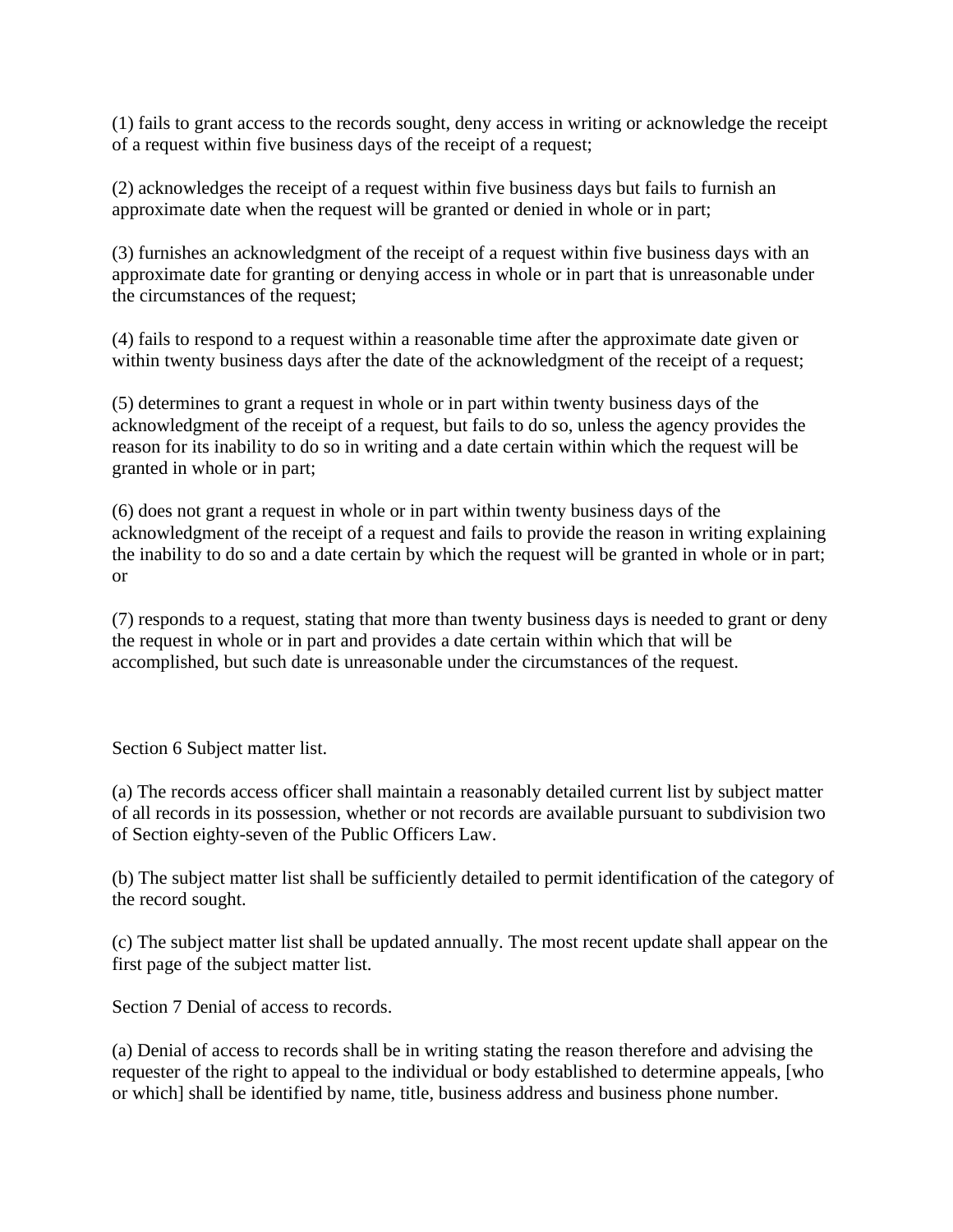(b) If requested records are not provided promptly, as required in Section 5 of these regulations, such failure shall also be deemed a denial of access.

(c) The following person or persons or body shall determine appeals regarding denial of access to records under the Freedom of Information Law:

The Hammond Town Board PO Box 219 Hammond, New York 13646

(d) Any person denied access to records may appeal within thirty days of a denial.

(e) The time for deciding an appeal by the individual or body designated to determine appeals shall commence upon receipt of a written appeal identifying:

(1) the date and location of requests for records;

(2) a description, to the extent possible, of the records that were denied; and

(3)the name and return address of the person denied access.

(f) A failure to determine an appeal within ten business days of its receipt by granting access to the records sought or fully explaining the reasons for further denial in writing shall constitute a denial of the appeal.

(g) The person or body designated to determine appeals shall transmit to the Committee on Open Government copies of all appeals upon receipt of appeals. Such copies shall be addressed to:

> Committee on Open Government Department of State 41 State Street Albany, NY 12231

(h) The person or body designated to determine appeals shall inform the appellant and the Committee on Open Government of its determination in writing within ten business days of receipt of an appeal. The determination shall be transmitted to the Committee on Open Government in the same manner as set forth subdivision (f) of this section.

Section 8 Fees

A. There shall be no fee charged for:

(1) Electronically stored records, etc.

(2) Search for records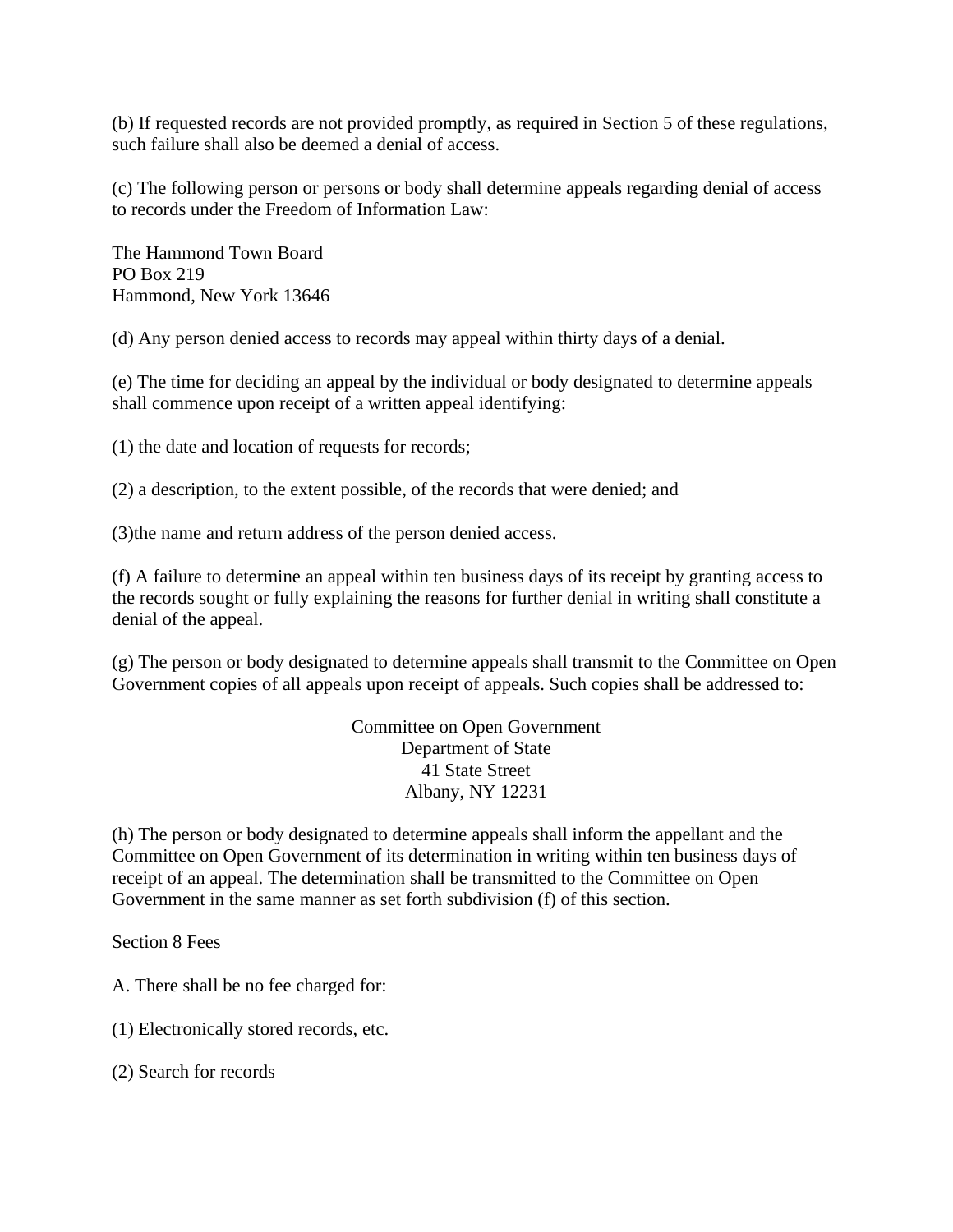- (3) Any certification pursuant to this part; or
- (4) Records that may be emailed to requestor
- B. Fees for copies will be charges

(1) the fee for copying records shall not exceed .25 cents per page per side for photocopies not exceeding 9 by 14 inches. This section shall not be construed to mandate the raising of fees where agencies or municipalities in the past have charged less that .25 cents for such copies;

(2) the fee for copies of records not covered by paragraphs (1) and (2) of this subdivision, shall not exceed the actual reproduction cost, which is the average unit cost for copying a record, excluding fixed costs of the agency such as operator salaries.

\$3.00 per disk of oral recording

Section 9 Public Notice

A notice containing the title or name and business address of the records access officers and appeals person or body and the location where records can be seen or copies shall be posted in a conspicuous location wherever records are kept and/or published in a local newspaper of general circulation.

## Section 10 Severability

If any provision of these regulations or the application thereof to any person or circumstances is adjudged invalid by a court of competent jurisdiction, such judgment shall not affect or impair the validity of the other provisions of these regulations or the application thereof to other persons and circumstances.

Section 11 Request Logs

Records Officer shall maintain a log of all FOIL requests and supply the same logs to the Supervisor on a monthly basis.

Section 11 Request Logs

Records Officer shall maintain a log of all FOIL requests and supply the same logs to each Hammond Town Board Member on a monthly basis.